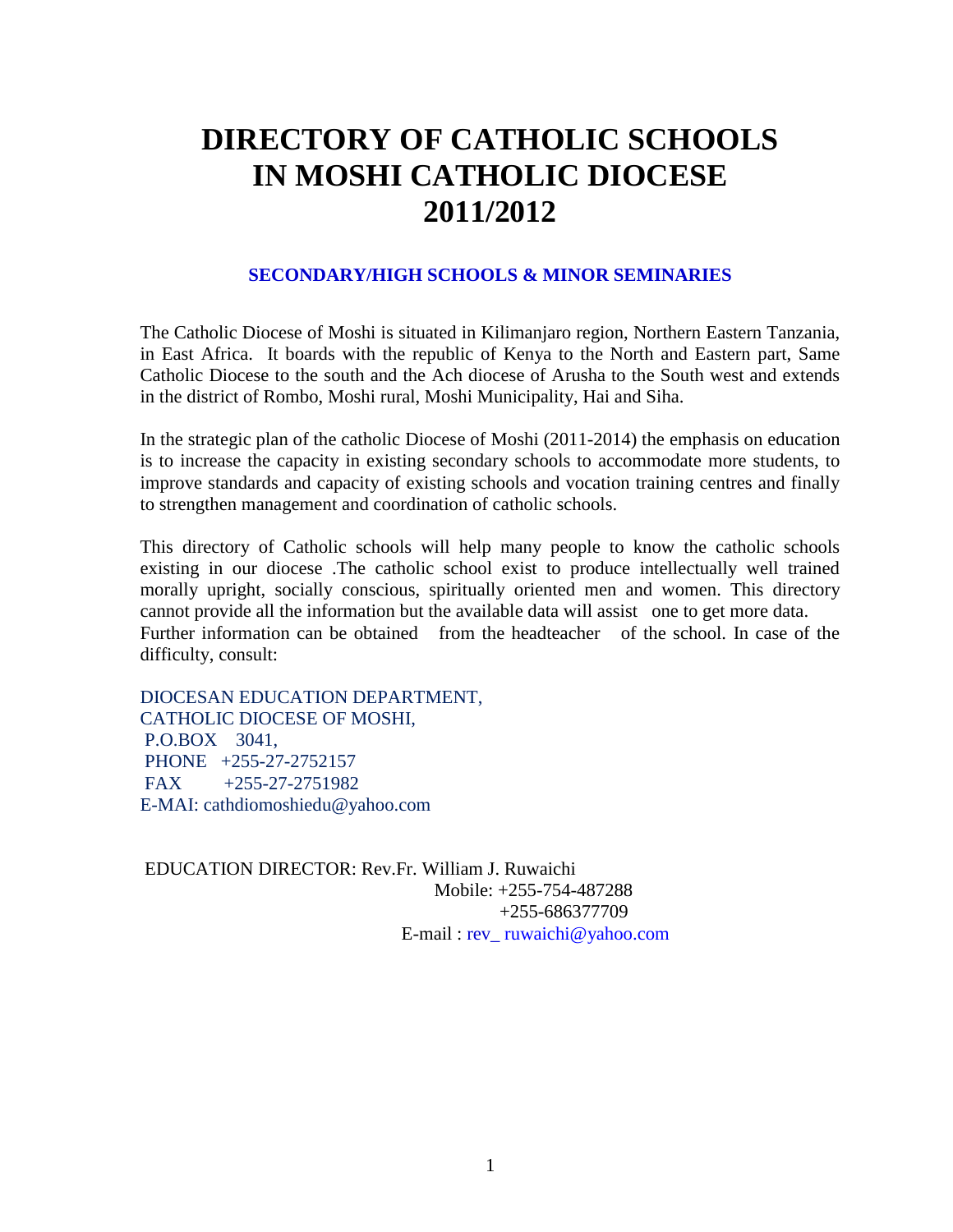### **SECONDARY/HIGH SCHOOLS**

1. **St. James' Seminary Registration number**: S. 088  **Owner/ Manager**: The Catholic Diocese of Moshi **Status**: Seminary/Boarding **Address**: Box 1927, Moshi, Tanzania, East Africa. **Tel**. +255 27 2756401 **Mobile**: + 255 712 916897 **e-mails**: [Sajasemoshi@yahoo.com](mailto:Sajasemoshi@yahoo.com) **Website**: http: // sajasemoshi . catholicweb.com **Bank Branch**: NBC MOSHI **Name of the Account**: St. James' Seminary **Account Number**: 011701000980 **District**: Moshi Rural **Region**: Kilimanjaro **Established**: 1925

### 2. **Kibosho Girls' Secondary School Registration Number**: S. 086 **Owner**: Kibosho Parents **Manager**: The Catholic Diocese of Moshi **Status**: Girls school/Boarding **Address**: Box 625,Moshi,Tanzania,East Africa **Tel**. +255 27 2758074 **Mobile**: +255 785 432014 **e-mail**: [kiboshogirls@hotmail.co.uk](mailto:kiboshogirls@hotmail.co.uk) **Website**: www.kiboshogirls.sc.tz. **Bank Branch**: NBC MOSHI **Name of the Account**: Kibosho Girls' Secondary **Account Number**: 017101001376 **District**: Moshi Rural **Region**: Kilimanjaro Established: 1965

3. **Kilimanjaro Boys' Secondary School Registration Number**: S.0122 **Owner/Manager**: The Catholic Diocese of Moshi **Status**: Boys-A-level only/ Boarding **Address**: Box 34 , Mkuu Rombo, Kilimanjaro,Tanzania. **Tel**. +255-027-2757122 **Mobile**:+255- 788-653050 **e-mail**: [ficrombo@yahoo.com](mailto:ficrombo@yahoo.com) **Bank Branch**: NMB Moshi **Name of the Account**: Kilimanjaro Boys Sec. School **Account Number**: 4046600041 **District**: Rombo **Region**: Kilimanjaro **Established**: 1969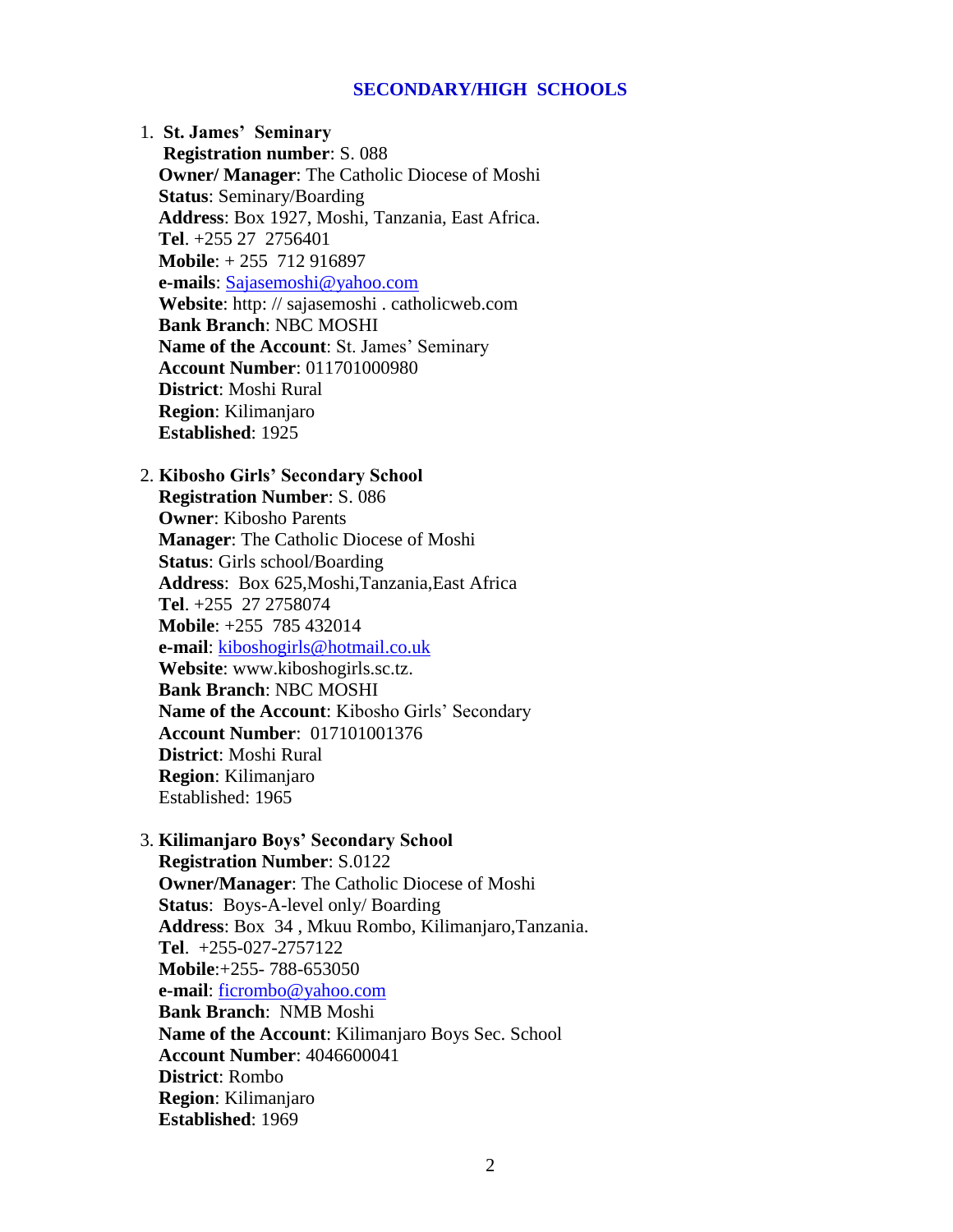4. **Kiraeni Girls' Secondary School Registration Number**: S. 115 **Owner/ Manager**: The Catholic Diocese of Moshi **Status**: Girls school/Boarding **Address**: Box 200, Mkuu Rombo, Kilimanjaro, Tanzania, East Africa **Tel:** +255 27 2757153 **Mobile**: +255 687 907695 +255 763 567817  **Fax:** +255 27 2757153 **Bank Branch**: NMB ROMBO **Name of the Account**: Kiraeni Girls' Secondary School **Account Number**: 4042500555 **District**: Rombo **Region**: Kilimanjaro **Established**: 1960

5. **Uru Secondary School Registration Number**: S.133 **Owner**: The Parents of Uru ward **Manager**: The Catholic Diocese of Moshi **Status**: Co-educational/Boarding and Day **Address**: Box. 1512, Moshi,Tanzania. East Africa. **Landline**: +255- 027-2973139 **E-mail**: [urusec@yahoo.com](mailto:urusec@yahoo.com) **Bank Branch**: Kibo Branch Moshi **Name of the Account**: Uru Secondary School **Account Number**: 017101000566 **District**: Moshi Rural **Region**: Kilimanjaro **Established**: 1973

### 6. **Marangu Secondary School**

 **Registration Number**: S. 167 **Owner**: The parents of Marangu ward **Manager**: The Catholic Diocese of Moshi. **Status:** Co-Educational / Boarding and Day **Address**: Box 217, Marangu, Moshi, Tanzania, East Africa **Mobile**: +255 714 153222 **E-mail**: marangusecondary [school@yahoo.com](mailto:school@yahoo.com) **Bank Branch**: NBC MOSHI **Name of the Account**: Marangu Secondary School **Account Number**: 017101006052 **District**: Moshi Rural **Region** :Kilimanjaro **Established**: 1974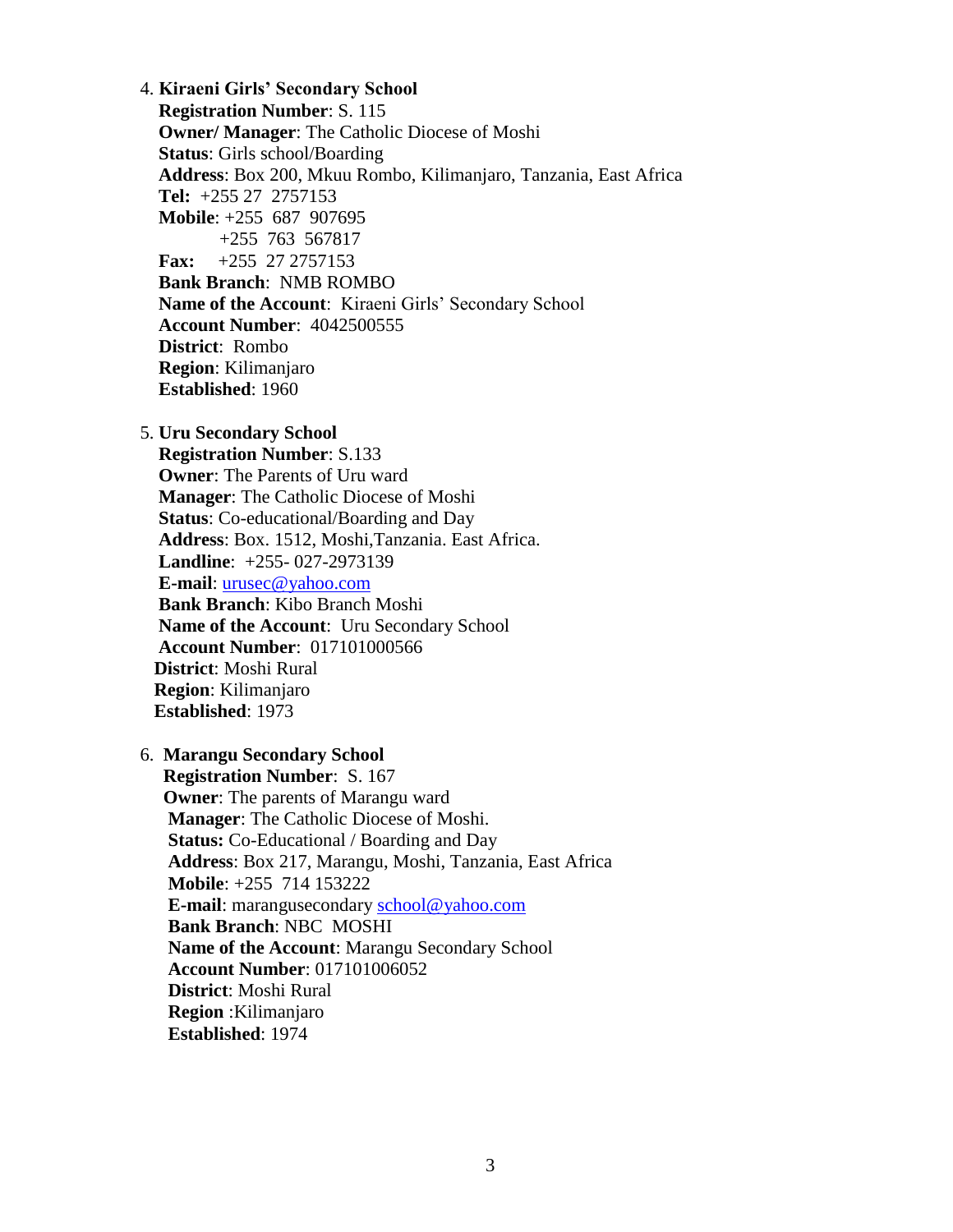7. **Kisomachi Secondary School Registration Number**: S.268 **Owner**: The Parents of Kirua Vunjo ward **Manager**: The Catholic Diocese of Moshi **Status**: Co-Educational /Day and Boarding **Address**: Box 7374,Moshi,Tanzania,East Africa. **e-mail**: [kisomachisec@yahoo.com](mailto:kisomachisec@yahoo.com) **Fax**: +255 272753523 **Bank Branch**: NMB MOSHI NBC MOCHI **Name of the Account**: Kisomachi Secondary School **Account Number**: 4036600066 (For NMB) 017101002022 (For NBC) **District**: Moshi Rural **Region**: Kilimanjaro

**Established**: 1985

### 8. **Lombeta Secondary School**

 **Registration Number**: S.180 **Owner/Manager**: The Catholic Diocese of Moshi **Status**: Co –Educational/Boarding and Day **Address**: Box 1953,Moshi,Tanzania,East Africa. **Mobile**: +255 755 648 306 E**e-mail**: [Lombetasec@mail.com](mailto:Lombetasec@mail.com) **Bank Branch**: NBC MOSHI **Name of the Account**: Lombeta Secondary School **Account Number**: 017101002137 **District**: Moshi Rural **Region**: Kilimanjaro **Established**: 1976

### 9. **Olaleni Secondary School**

 **Registration Number**: S.301 **Owner/Manager**: The Catholic Diocese of Moshi **Status**: Co-educational/Boarding and Day **Address**: Box. 176, Himo, Moshi, Tanzania, East Africa. E**-mail**: [olaleniseco@yahoo.com](mailto:olaleniseco@yahoo.com) **Landline**: +255-027-2758836 **Mobile**: +255-763-428217 **Fax** : +255-027-2758836 **Bank Branch**: Moshi CRDB **Name of the Account**: Olaleni Secondary School **Account Number**: 01J1039824000 **District**: Moshi Rural **Region**: Kilimanjaro **Established**:18.02.1985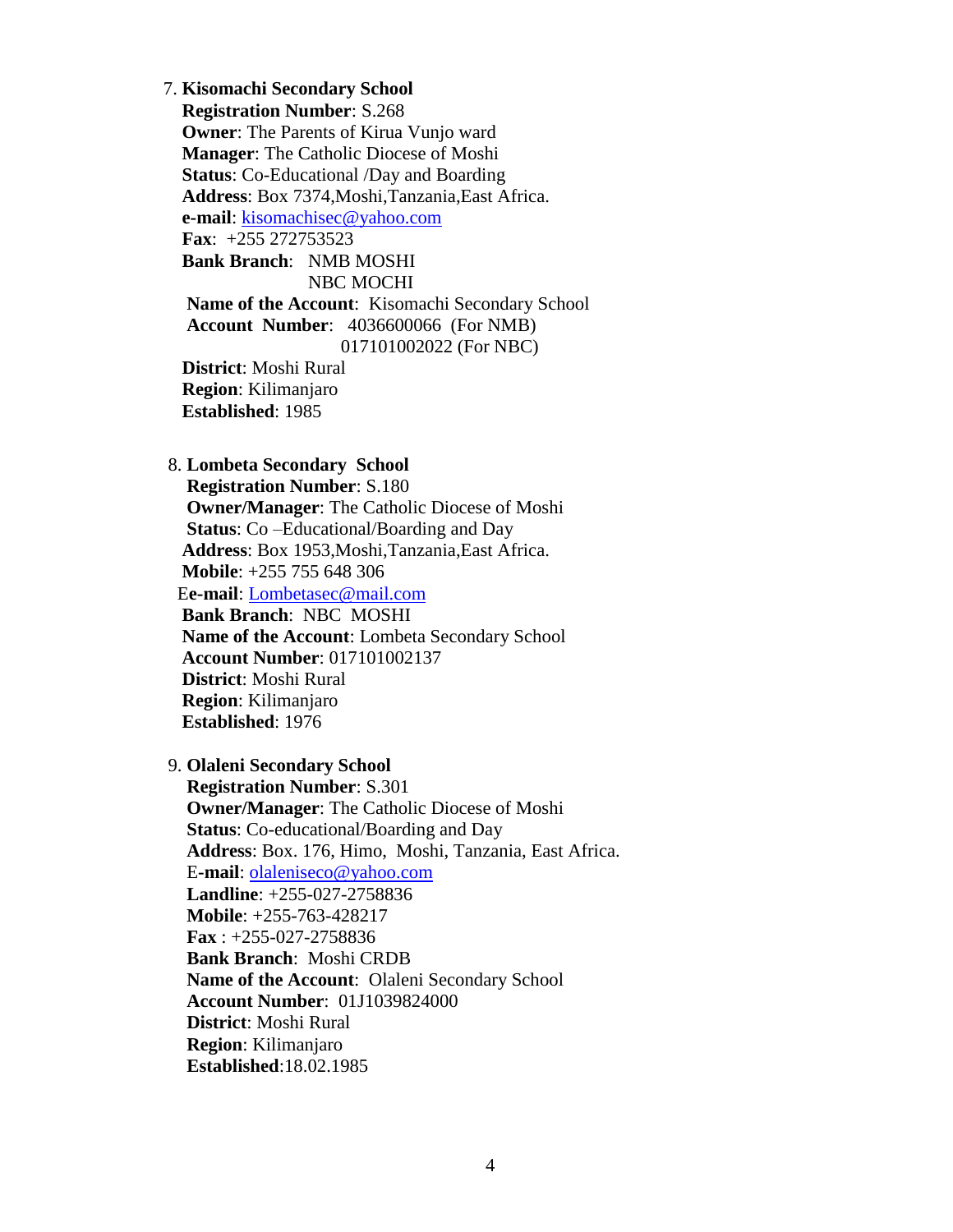### 10. **Nsoo Secondary School**

 **Registration Number**: S.274 **Owner:** The Parents of Kibosho ward **Manager**: The Catholic Diocese of Moshi **Status**: Co –educational/Day and Boarding **Address**: Box.8053, Moshi, Tanzania, East Africa. E**-mail**: [nsoosec@yahoo.com](mailto:nsoosec@yahoo.com) **Mobile**: +255-754-476395 **Bank Branch**: NBC Moshi **Name of the Account**: Nsoo secondary school **Account Number**: 017101000440 **District**: Moshi Rural **Region**: Kilimanjaro **Established**: 01.03.1985

11. **Ungwasi Secondary School**

 **Registration Number**: S.303 **Owner**: The Parents of Mrao & Keryo Ward **Manager**: The Catholic Diocese of Moshi **Status**: Co-educational/Boarding and Day **Address**: Box 191,Mkuu Rombo, Kilimanjaro, Tanzania, East Africa. **Bank Branch**: **Name of the Account**: **Account Number**: **District**: Rombo **Region**: Kilimanjaro **Established**: 11.03.1985

#### 12. **Kishimundu Secondary School**

 **Registration Number**: S.286 **Owner**: The Parents of Uru ward **Manager**: The Catholic Diocese of Moshi **Status**: Co-educational/Boarding and Day **Address**: BOX 1477, Moshi, Tanzania, East Africa. **Mobile**: +255-732 -973 342 **E-mail**: [kishimundu007@yahoo.com](mailto:kishimundu007@yahoo.com) **Bank Branch**: CRDB -MOSHI **Name of the Account**: Kishimundu Secondary School Self Reliance **Account Number**: 01J2037330300 **District**: Moshi Rural **Region**: Kilimanjaro **Established**: 25.03.1985: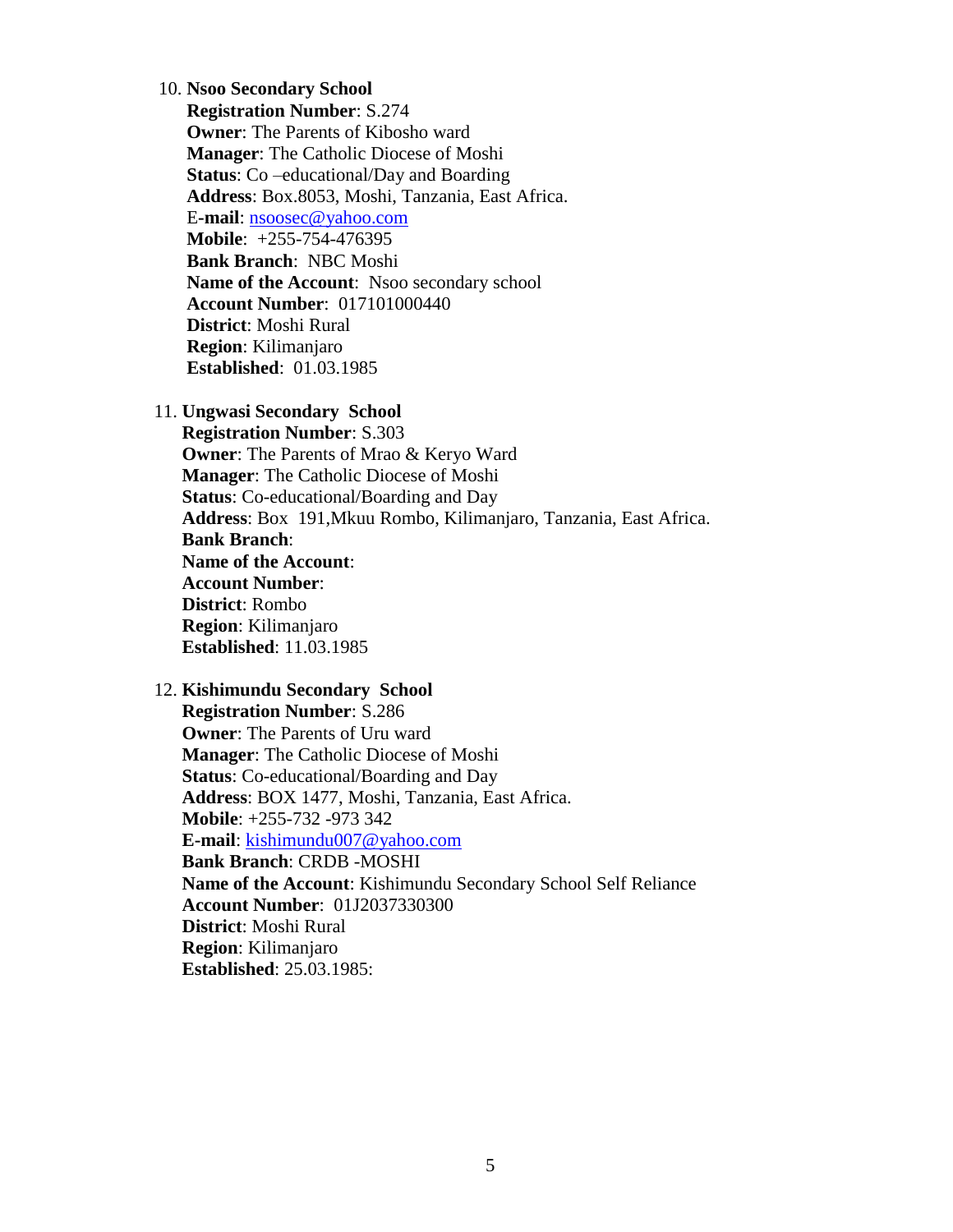13. **Narumu Secondary School Registration Number**: S.351 **Owner**: The Parents of Narumu **Manager**: The Catholic Diocese of Moshi **Status**: Co-Educational/ Day and Boarding. **Address**: Box 1300, Moshi, Tanzania, East Africa. **Mobile**: +255 787 150374 +255 767 150374 **Bank Branch**: NMB MOSHI **Name of the Account**: Narumu Secondary School **Account Numbe**r: 4032531226 **District**: Hai **Region**: Kilimanjaro **Established**: June 1985

### 14. **Mlama Secondary School**

 **Registration Number**: S. 302 **Owner**: The parents of Kibosho west ward **Manager**: The Catholic Diocese of Moshi **Status**: Co-Educational/Day and Boarding **Address**: Box 2055, Moshi,Tanzania, East Africa. E**-mail**: [mlamass@yahoo.com](mailto:mlamass@yahoo.com) **Bank Branch**: NBC MOSHI **Name of the Account**: Mlama Secondary School **Account Number**: 017101005722 **District**: Moshi Rural **Region**: Kilimanjaro **Established**: 1985

### 15. **Majengo Secondary School**

 **Registration Number**: S.278 **Owner/Manager**: The Catholic Diocese of Moshi **Status**: Co-educational/ Day **Address**: Box. 1091 **Tel**. +255-27-2752718 / 2750126 **Fax**: +255-27-2750126 **Website**: [www.majengosec.com](http://www.majengosec.com/) **Bank Branch**: NBC Moshi **Name of the account**: Majengo Secondary School **Account Number**: 017101001819 **District**: Moshi Municipality **Region**: Kilimanjaro **Established**: 15.08.1987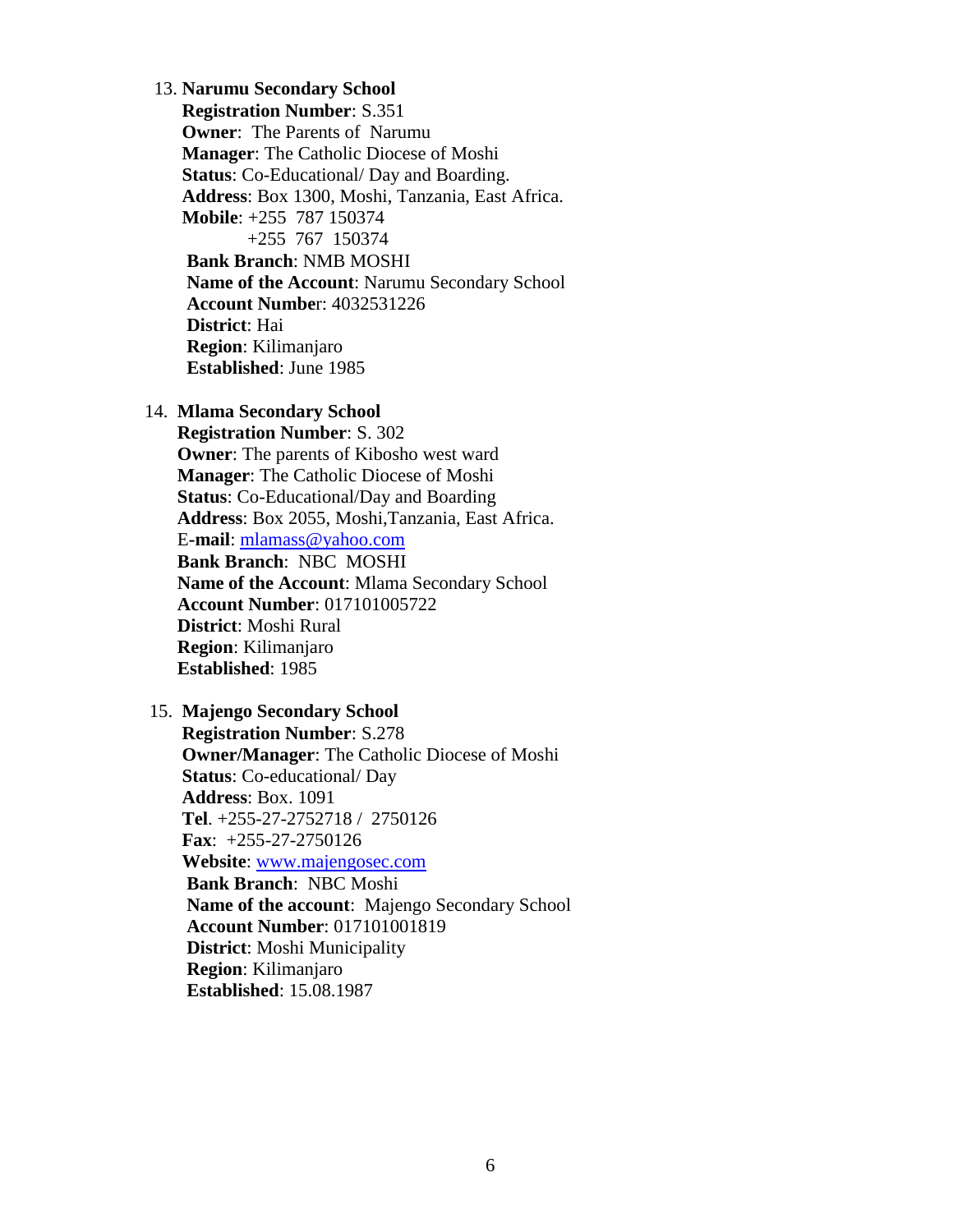### 16. **Uomboni Secondary School**

**Registration Number**: S. 279 **Owner/Manager**: The Catholic Diocese of Moshi **Status**: Co-Educational/Boarding and Day **Address**: Box 361,Marangu, Moshi, Tanzania, East Africa. **E-mail**: [Uombonisec@yahoo.com](mailto:Uombonisec@yahoo.com) **Bank Branch**: CRDB-MARANGU MOSHI **Name of the Account**: Uomboni Secondary School **Account Number**: 01J1079051400 **District**: Moshi Rural **Region**: Kilimanjaro **Established**: 1985

### 17. **Usseri Secondary School**

**Registration Number**: S.342 **Owner**: The Parents of Usseri ward **Manager**: The Catholic Diocese of Moshi **Status:** Co-educational/Boarding and Day **Address**: Box. 445,Mkuu Rombo, Kilimanjaro, Tanzania, East Africa. **E-mail**: [UsseriSec@yahoo.com.](mailto:UsseriSec@yahoo.com) **Landline:** +255 27 2757057  **Mobile**: +255 755 466541  **Fax**: +255 27 2757057 **Bank Branch**: NMB MOSHI **Name of the account**: Usseri Secondary School **Account Number**: 4062300102  **District**: Rombo  **Region**: Kilimanjaro  **Established**: 1984

### 18. **Sangiti Secondary School**

 **Registration** Number:S.452 **Owner:** The Parents of Kibosho Ward **Manager**: The Catholic Diocese of Moshi **Status:** Co-educational/Boarding and Day **Address:** Box 696,Moshi,Tanzania,East Africa.  **Bank Branch**: NBC MOSHI **Name of the account**: Sangiti Secondary School **Account Number**: 017101000360  **District:** Moshi Rural  **Region** :Kilimanjaro **Established**: 31.01.1990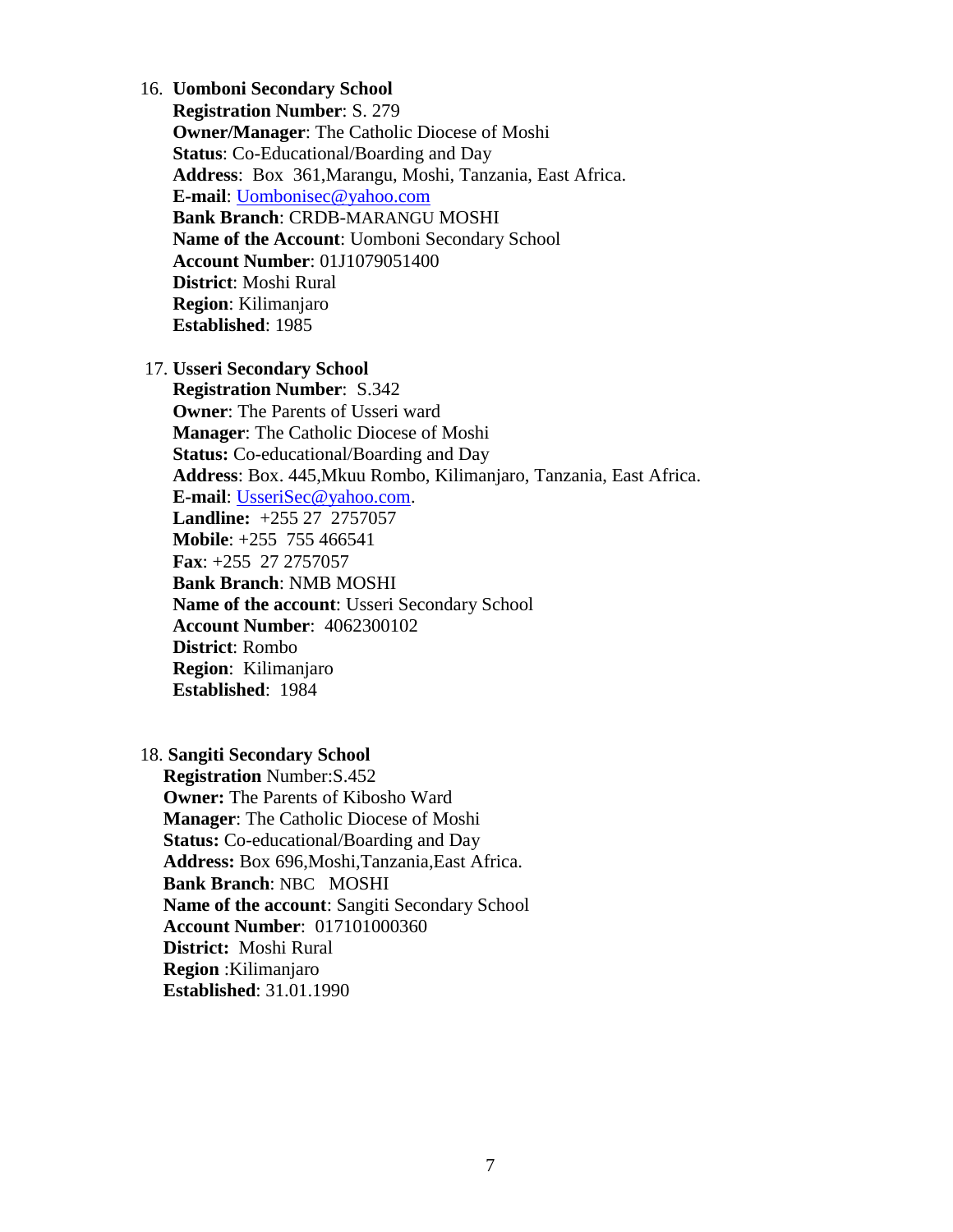**19. Visitation Girls' Secondary School Registration number**: S.676 **Owner/Manager**: The Catholic Diocese of Moshi **Status:** Girls' School/ Boarding **Address:** Box 445, Moshi, Tanzania, East Africa. **E-mail:** [visitation.sec@gmail.com](mailto:visitation.sec@gmail.com) **Bank Branch**: CRDB-MOSHI **Name of the account**: Visitation Girls' Secondary School **Account Number**: 01J2039392400 **District**: Siha **Region** :Kilimanjaro  **Established**: January 1997

### **20. Anwarite Girls' Secondary School**

**Registration number:** S. 1127 **Owner/Manager**: The Catholic Diocese of Moshi **Status**: Girls School / Boarding **Address**: Box . 120, Moshi, Tanzania, East Africa. **E-mail:** [anwaritegirls@gmail.com](mailto:anwaritegirls@gmail.com)  **Bank Branch**: Nelson Mandela **Name of the account:** Anwarite Girls' Secondary school **Account Number**: 4032532474 **District** : Moshi Rural  **Region**: Kilimanjaro  **Established**: January 2003

21. **St. Amedeus Secondary School**

 **Registration number**: S. 4244 **Owner/Manager**: The Catholic Diocese of Moshi **Status**: Boys school/Boarding **Address**: Box. 1916,Moshi, Tanzania ,East Africa. **E-mail:** [St.amedeus@yahoo.com](mailto:St.amedeus@yahoo.com) **Website:** Stamedeussecondaryschool.cathdic.web.com **Bank Branch**: Moshi CRDB **Name of the account**: DOM-ST.AMEDEUS S:SCHOOL **Account Number**. 01J1041434600  **District:** Moshi Rural  **Region**: Kilimanjaro  **Established**: 2010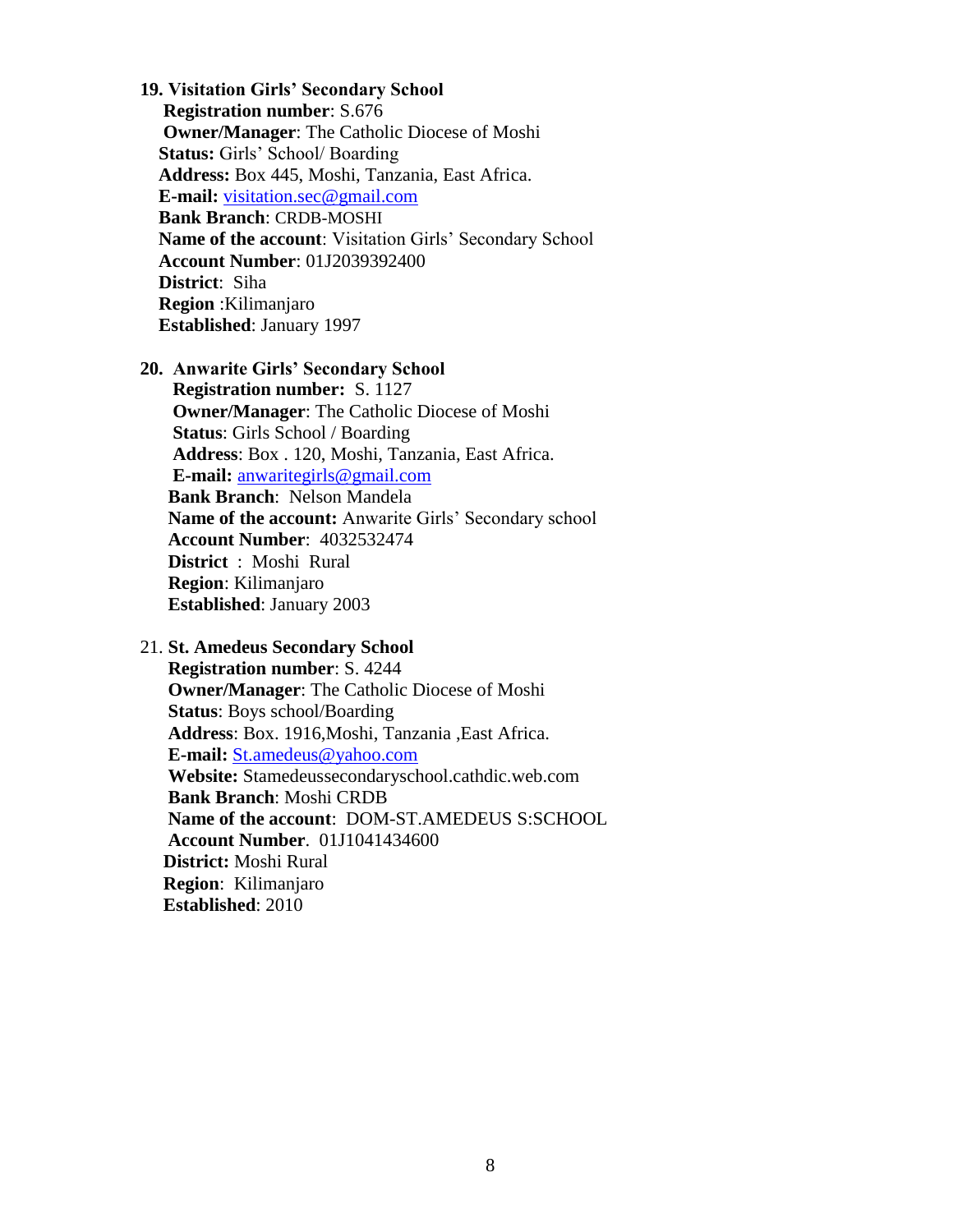22**. Uru Seminary Registration number**: S.625 **Owner/Manager**: The Superior Apostles of Jesus **Status**: Seminary/ Boarding  **Address**: BOX 1867,Moshi,Tanzania,East Africa

### 23. **Mrike Secondary School**

 **Registration number**: S.308 **Owner**: The Parents of Mengwe villages **Manager**: The Catholic Diocese of Moshi **Status**: Co-Educational/Boarding and Day **Address**: Box 183,Mkuu Rombo,Kilimanjaro,Tanzania. **E-mail**: [mrikesec@yahoo.com](mailto:mrikesec@yahoo.com) **Bank Branch:** NMB MOSHI **Name of the account:** 4042300059 **Account Number**: 4042300059 **District:** Rombo **Region**: Kilimanjaro **Established:** 1985

### 24.**Kirua Secondary School**

 **Registration number**: S.171 **Owner**: The Parents of Kirua Vunjo Ward **Manager**: The Catholic Diocese of Moshi **Status**: .Co educational/Day and Boarding **Address**: Box 1551,Moshi,Tanzania,East Africa **Mobile**: +255 754 666743 **E-mail:** [kiruas@yahoo.com](mailto:kiruas@yahoo.com)  **Bank Branch:** NBC-MOSHI **Name of the account**: Kirua Secondary School **Account Number:** 017101003178 **District:** Moshi Rural **Region:** Kilimanjaro  **Established:** 1976

25.**Maua Seminary**

 **Registration number:** S.134 **Owner/Manager:** The Superior Fransiscan Friars **Status**: Seminary **Address**: Box. 3093 **E-mail:** [school@mauaseminary.ac.tz](mailto:school@mauaseminary.ac.tz) **Fax**: +255-027-2758206 **Website:** [www.maua-](http://www.maua-/) seminary.ac.tz  **Bank Branch :** NBC Moshi **Name of the account:** Franciscan Seminary Maua **Account Number**: 017101003944 **District:** Moshi Rural  **Region**: Kilimanjaro **Established:** 1967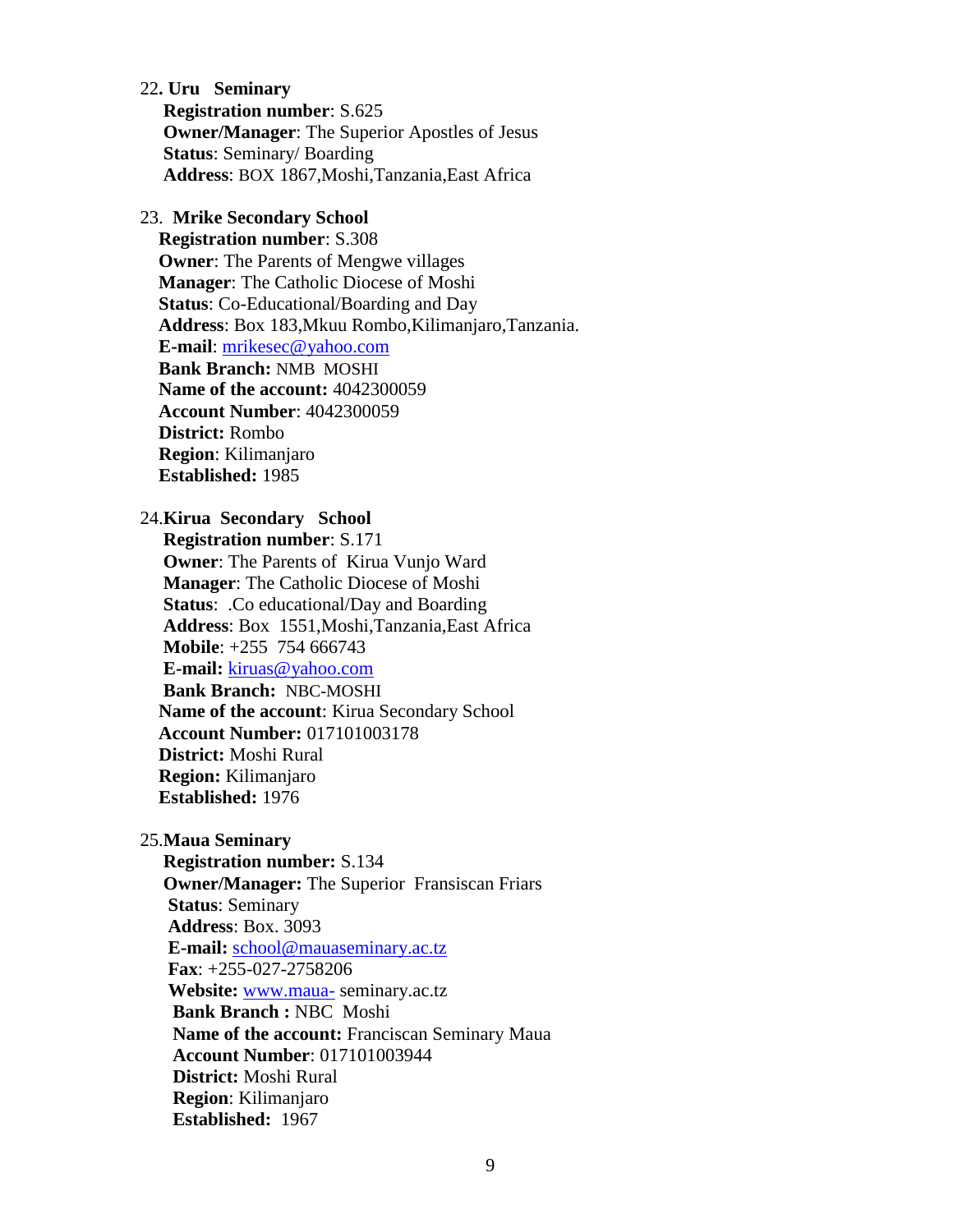26. **St.Mary Goreti Secondary School Registration number:** S.859 **Owner/Manager:** The Superior CDNK SRS: **Status**: Co-educational/Boarding and Day **Address:** Box 7360, Moshi, Tanzania, East Africa. **E-mail:** [santamariagoreti@yahoo.com](mailto:santamariagoreti@yahoo.com) **Fax**: +255-27-2754008 **Bank Branch:** AKIBA COMMERCIAL BANK-MOSHI **Name of the account: St. Mary Goreti Secondary School Account Number:** 065000000375  **District:** Moshi Urban **Region**: Kilimanjaro **Established:** 1999

27. **Bendel Memorial Secondary School**

 **Registration number:** S. 1830 **Owner/Manager:** ALCP/OSS **Status**: Co-educational/Boarding **Address**: BOX 679,Moshi,Tanzania,East Africa. **Tel.** +255-27-2753492 **Mobile:** +255-768-651864 **Fax:** +255-27-2753117  **Bank Branch**: **Name of the account: Account Number**: **District**: Moshi municipality **Region:** Kilimanjaro  **Established:** 2005

28. **St. Marie Eugenie Girls' Secondary School Registration number:** S.4376 **Owner/Manager:** The Assumption Sisters. **Status**: Girls Shool/Boarding **Address:** Box 1727, Moshi, Tanzania ,East Africa. **Bank Branch:** NBC MOSHI **Name of the Account** : St. Mary Eugenie Secondary School **Account Number:** 017101008462 **District:** Moshi Rural **Region:** Kilimanjaro **Established**: 17.01.2011